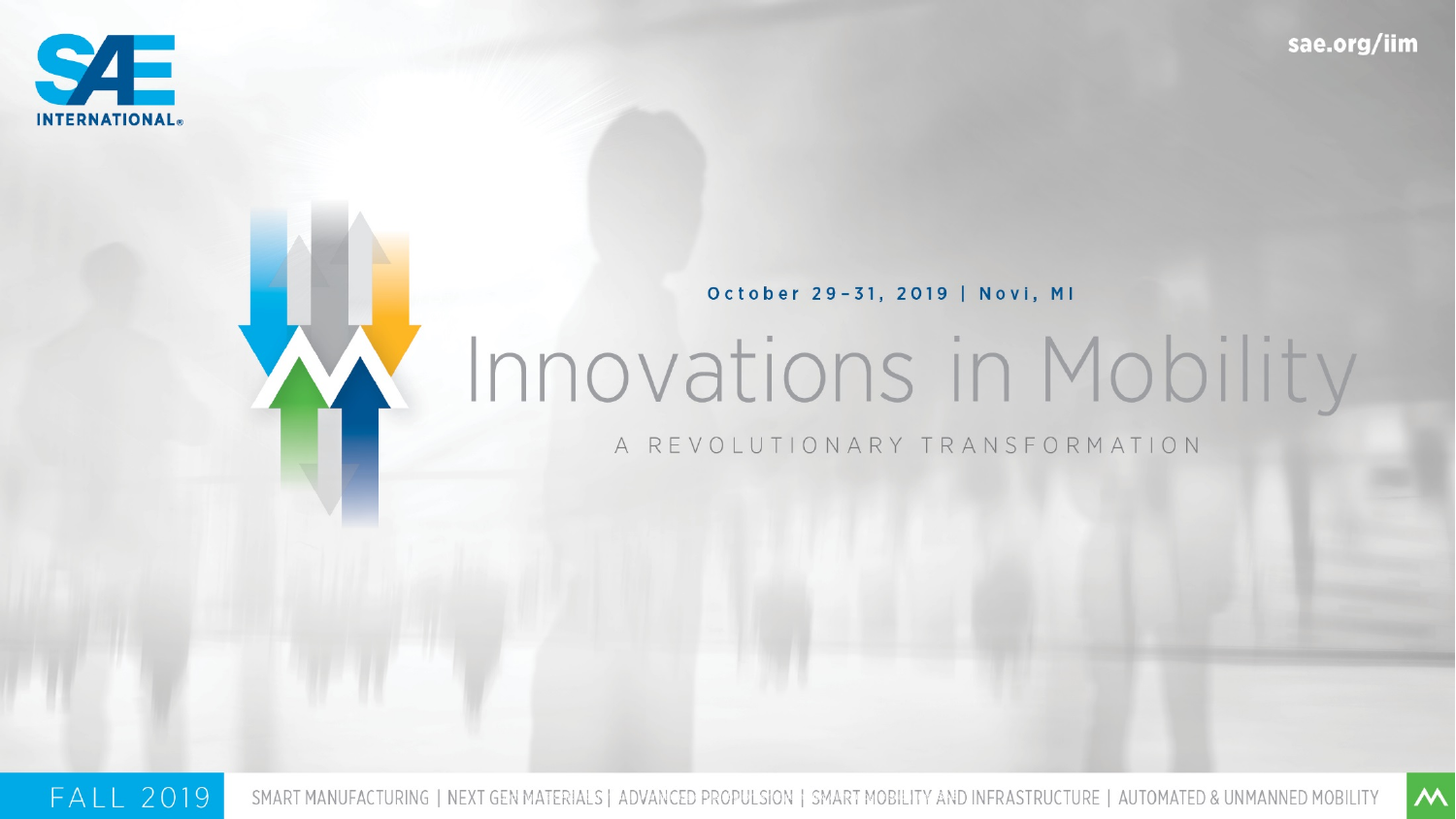# **COMMERCIAL VEHICLE'S NEED FOR JA 6268 AND HEALTH READY COMPONENTS**

Wally Stegall The Morey Corporation Technical Fellow & Director [wstegall@moreycorp.com](mailto:wstegall@moreycorp.com) 630-842-0489



FOOTER CHANGED UNDER INSERT>HEADER & FOOTER 2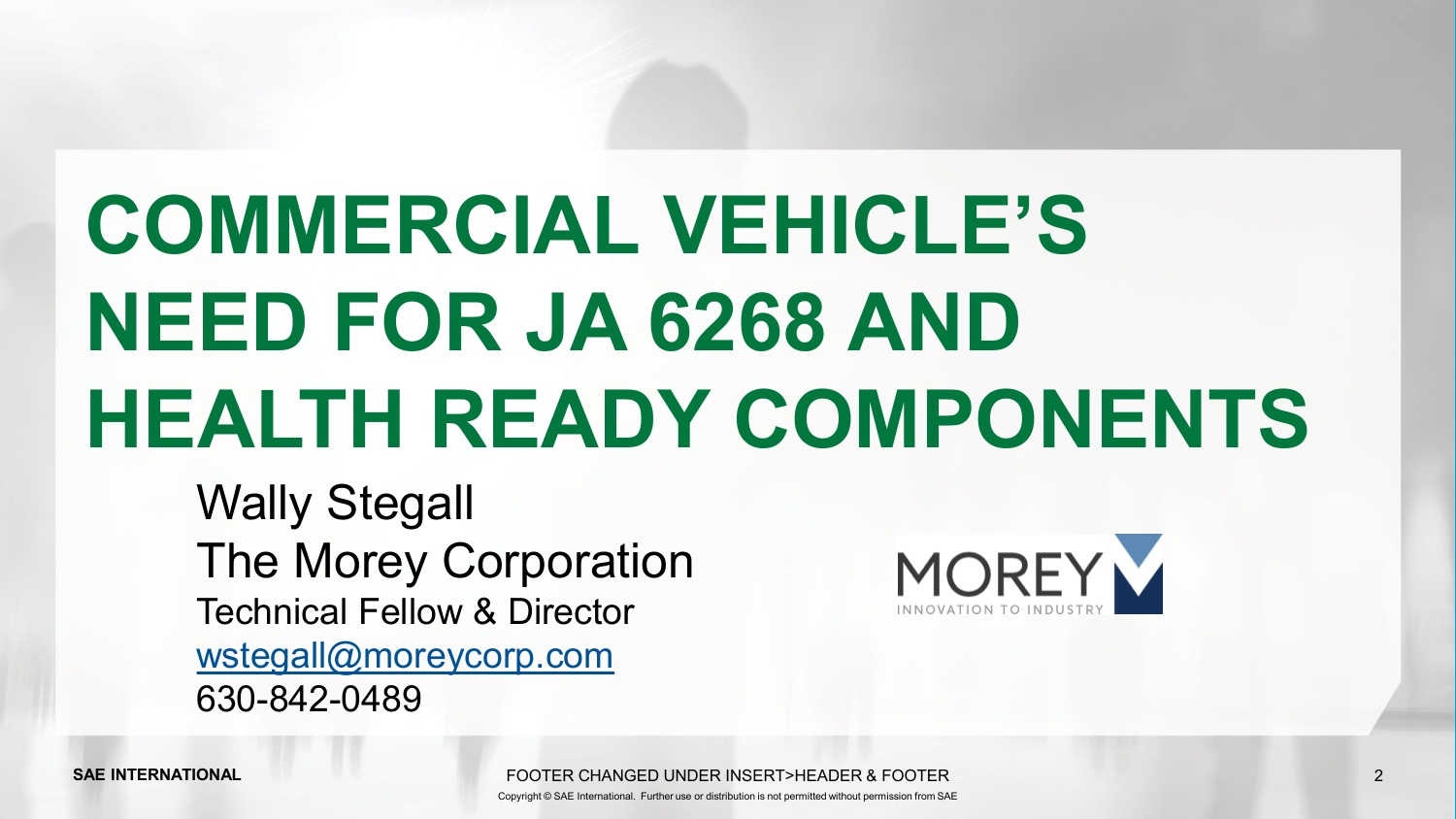ATA/TMC "The Future Truck Committee shall promote activities that fulfill its mission, which shall be: To improve transport equipment, its maintenance and maintenance management by efforts to influence future equipment design."

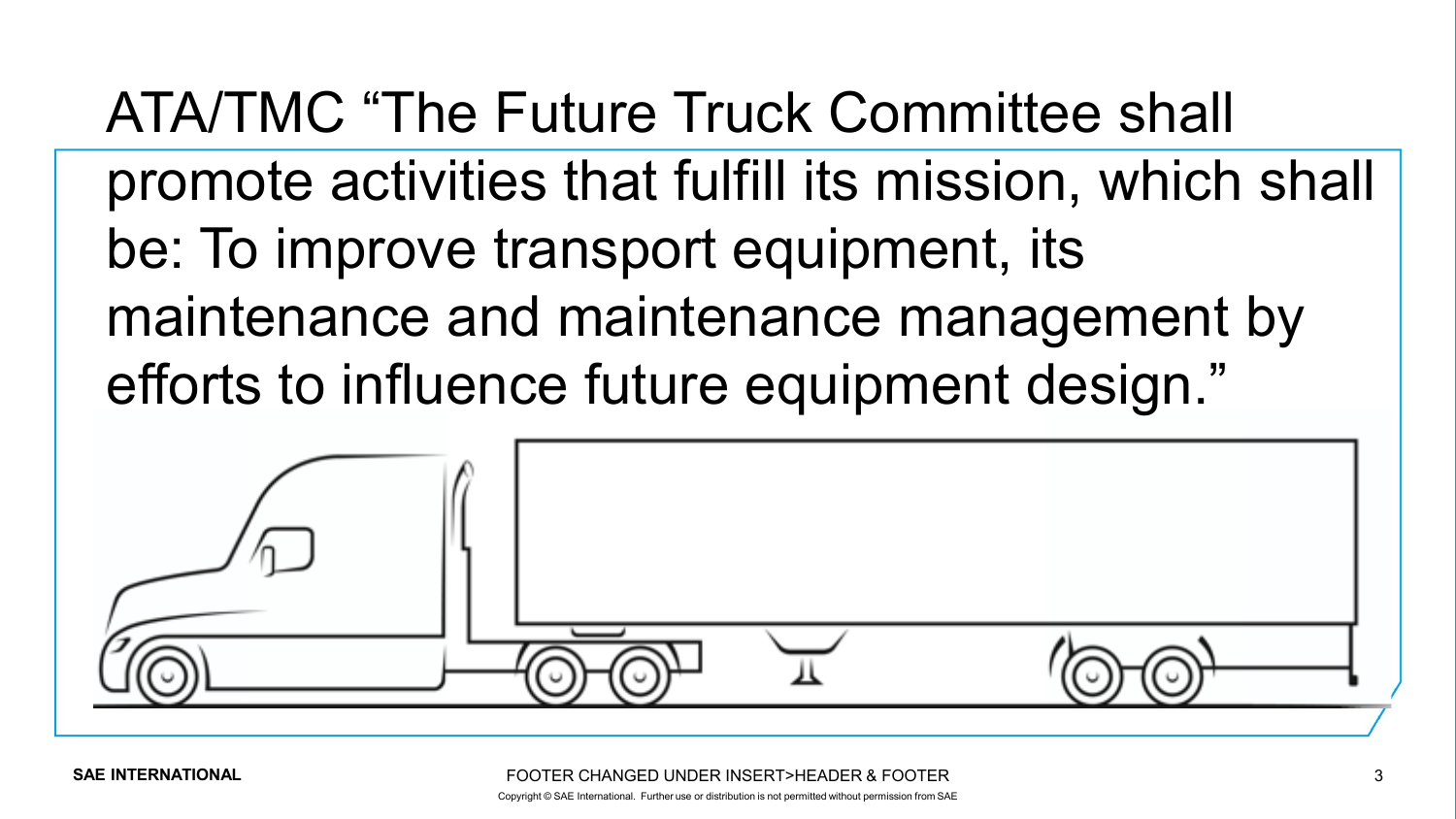## **Tractor (Power Unit) Trailer (Dry Freight, Refrigeration, Flat Bed, Chassis)**



FOOTER CHANGED UNDER INSERT>HEADER & FOOTER 4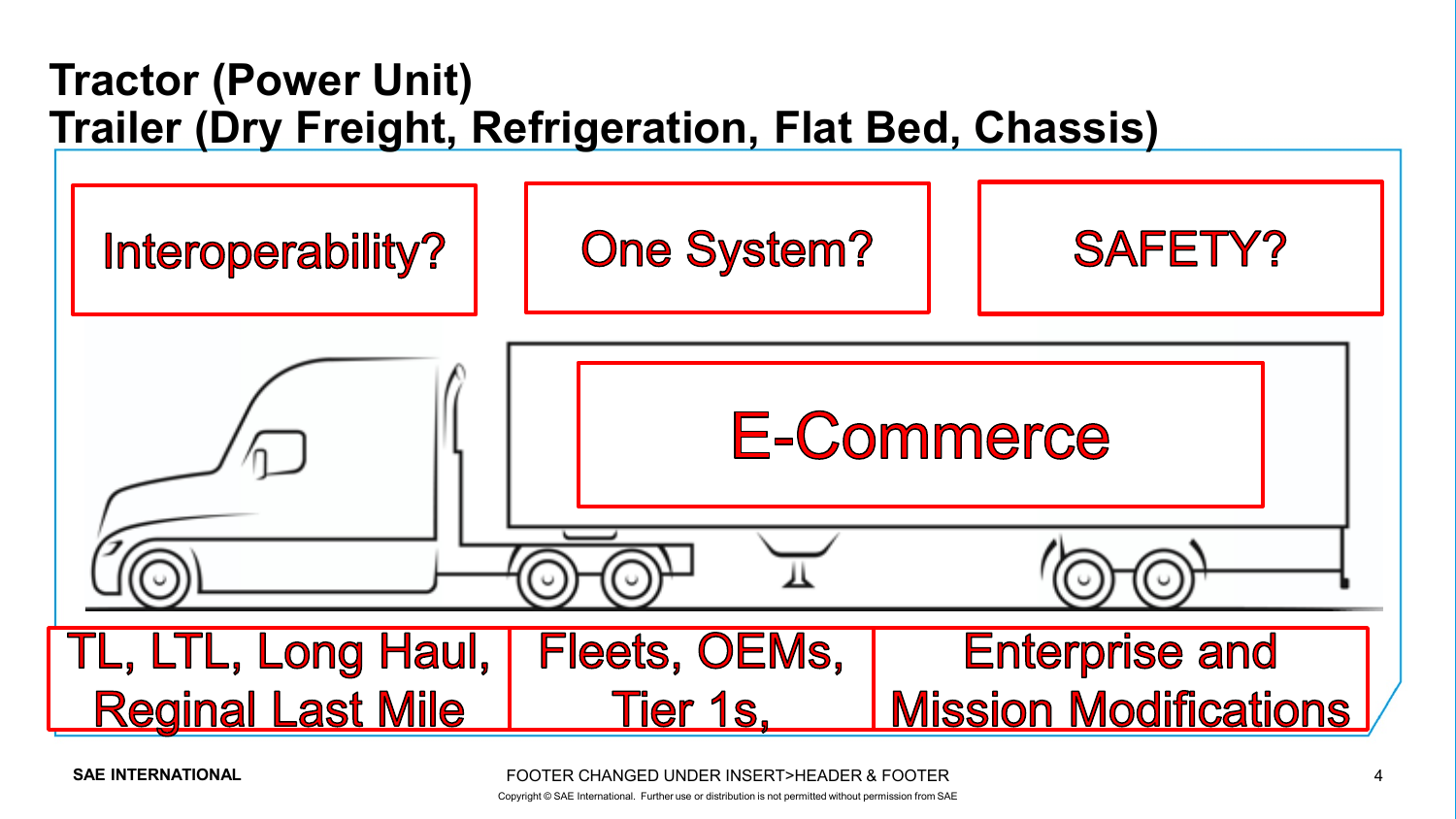## **One Unit**

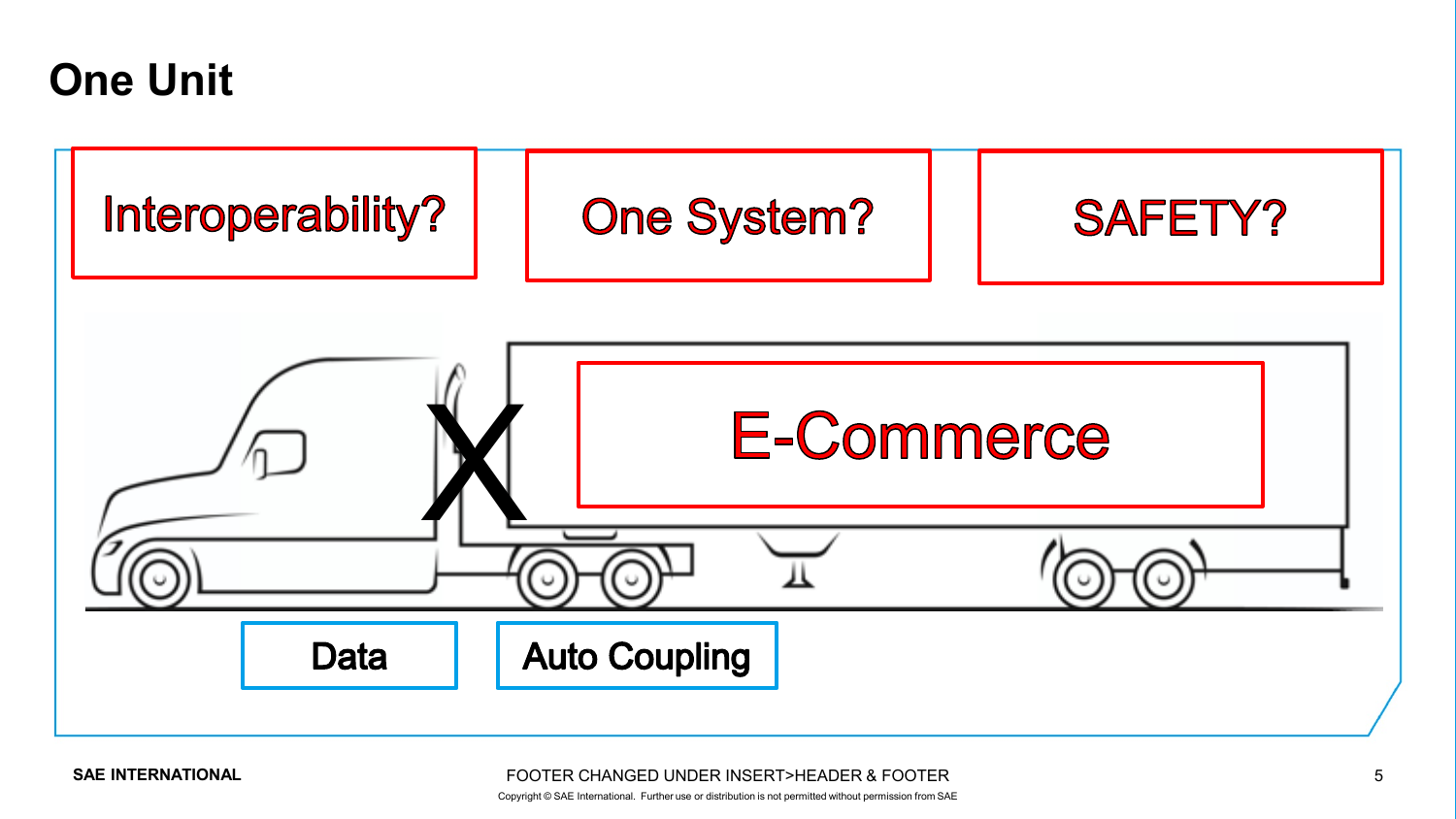## **Tractor And Trailer Today**

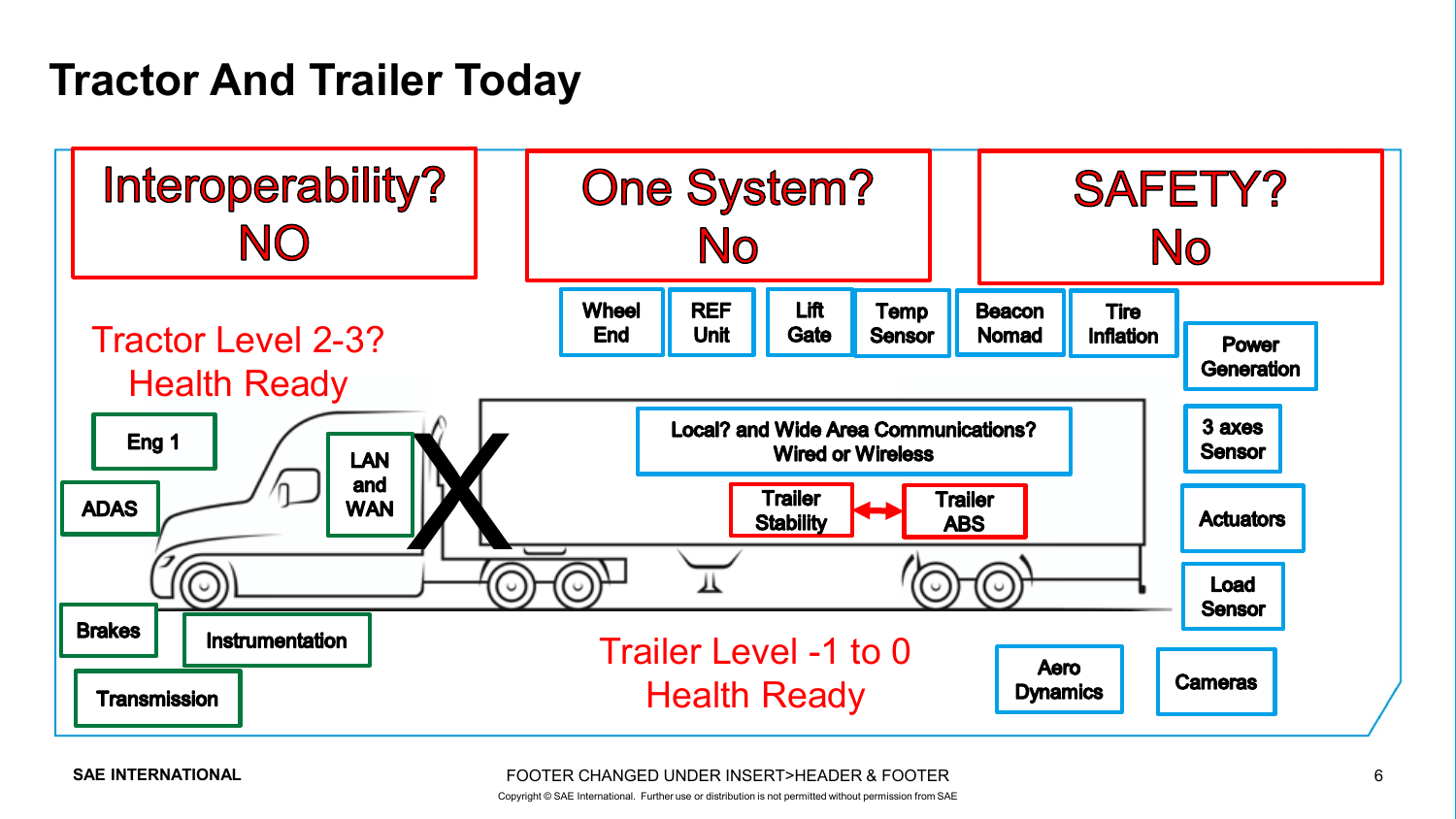## **Electrification, Platooning, ADAS, Autonomy, Electro-Mechanical Braking**



#### FOOTER CHANGED UNDER INSERT>HEADER & FOOTER 7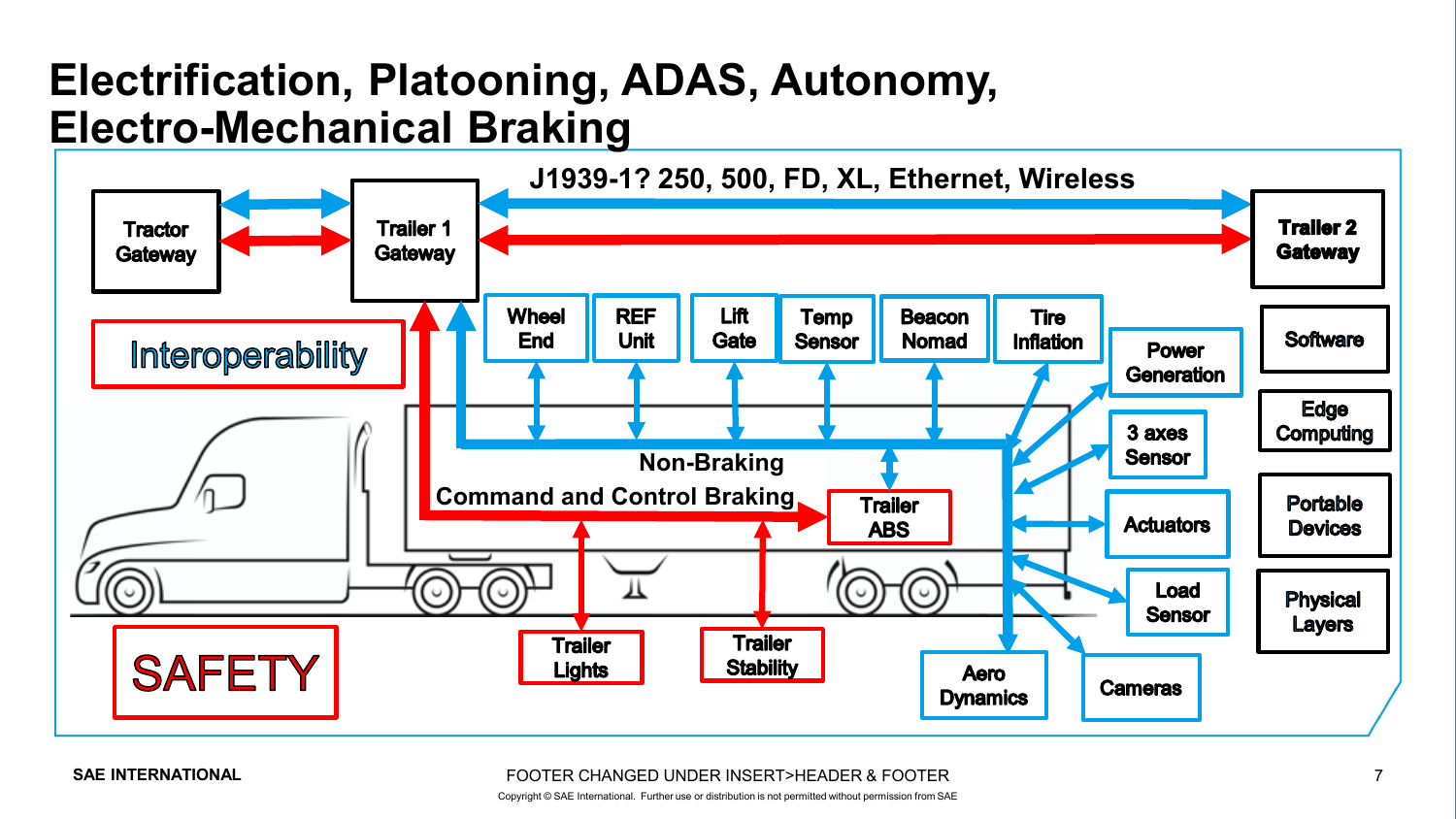**Technology Maintenance Council**

## **ATA/TMC PROPOSED RECOMMENDED PRACTICES**

## **STUDY GROUP S1 ELECTRICAL: NEXT GENERATION TRACTOR/TRAILER INTERFACE**

FOCUSED ON THE WIRED AND WIRELESS CONNECTIONS BETWEEN THE TWO PARTS OF THE COMBINATION VEHICLE.

**STUDY GROUP S7 TRAILER: NEXT GENERATION TRAILER ELECTRICAL ARCHITECTURE** 

### FOCUSED ON THE WIRED AND WIRELESS CONNECTIONS ONLY ON THE TRAILER.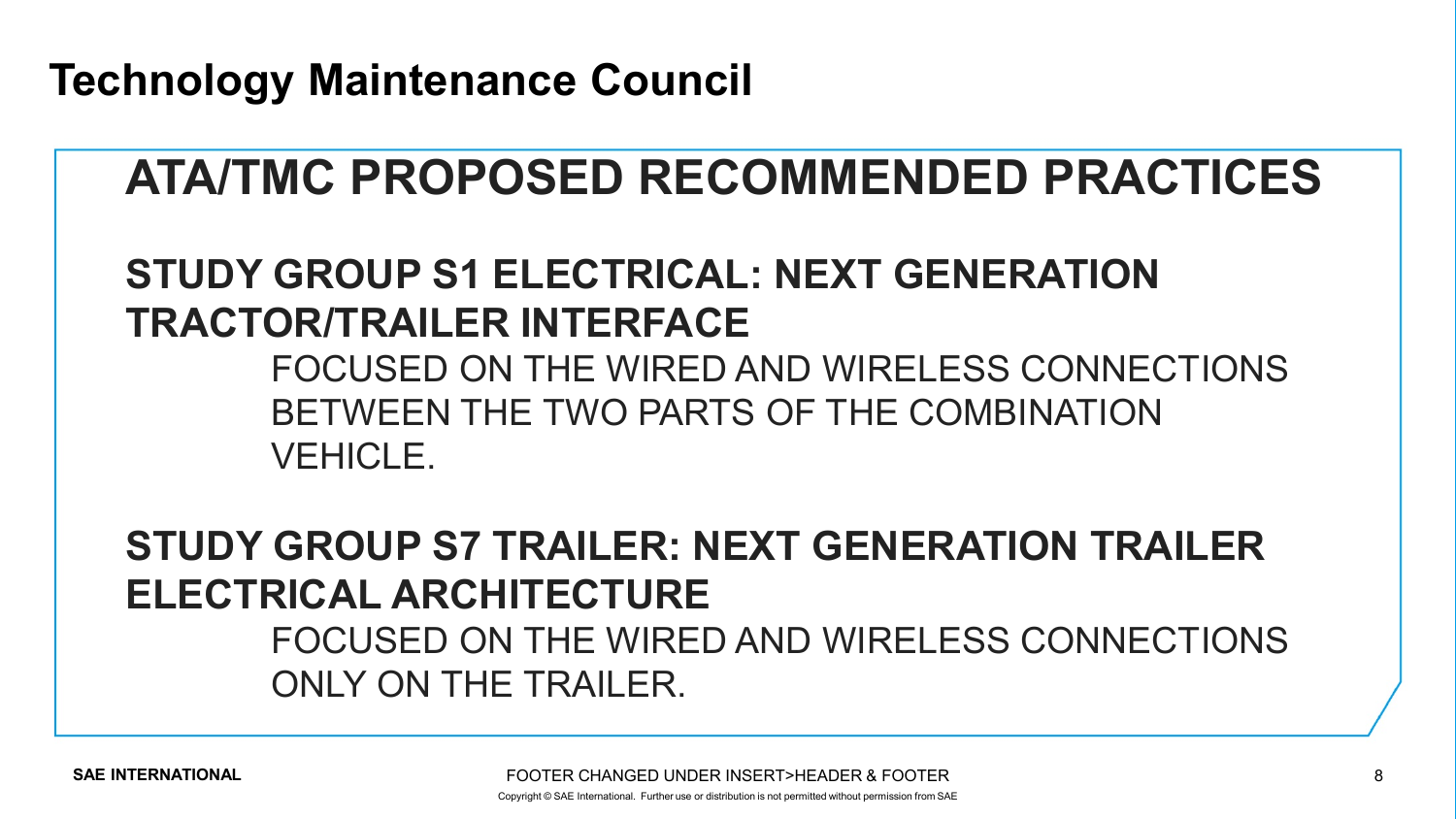**Information Technology (It's all about data)**

## **CLOUD TO SENSOR**

**ENABLE USE OF FLEET OWNED TRACTOR/TRAILER DATA BY ALL STAKEHOLDERS, AS REGULATED BY FLEET, VIA STANDARD/SECURE INTERFACES AND SUPPORTED BY INDUSTRY ADOPTED TECHNICAL INFRASTRUCTURE.**